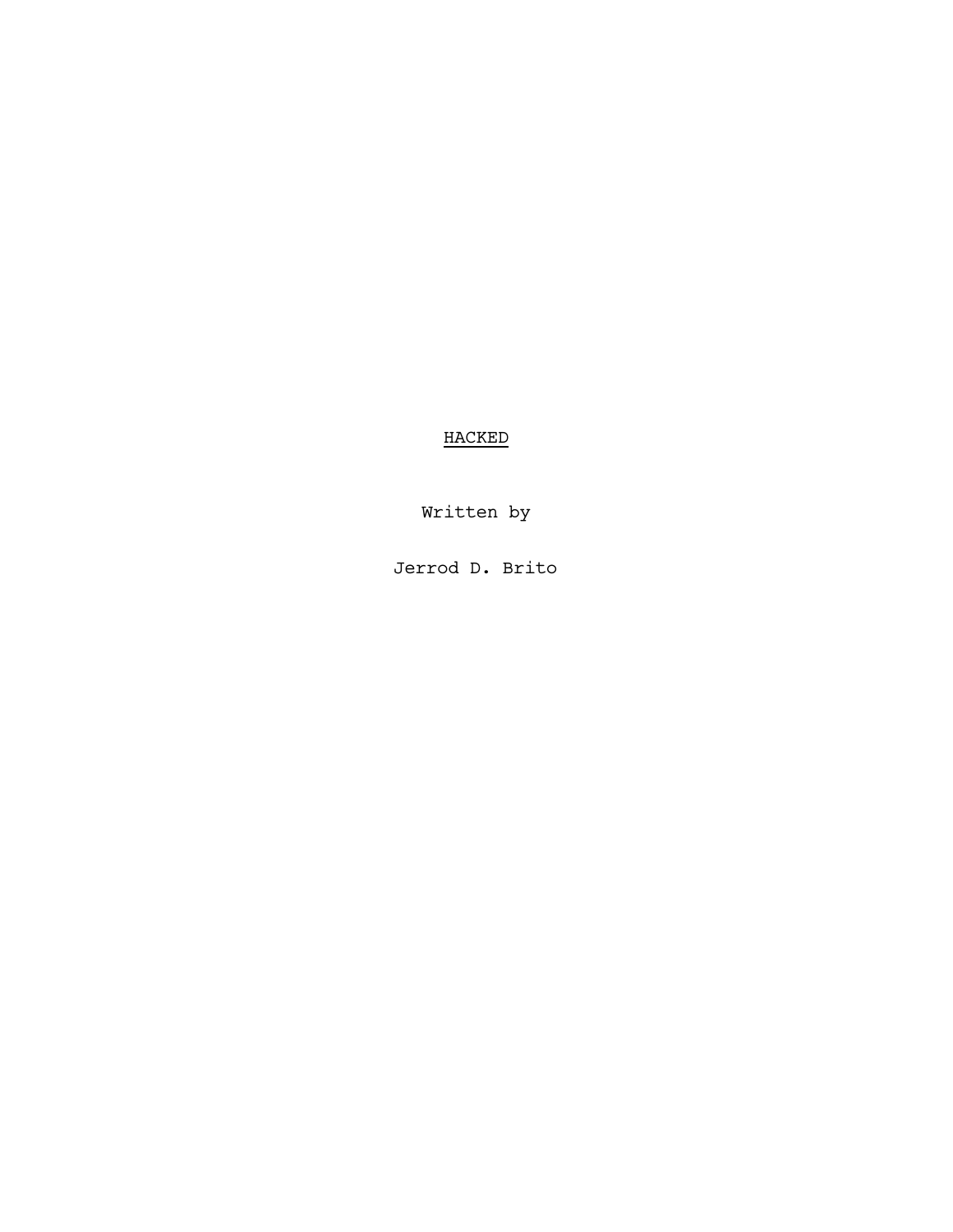#### **EXT. SUBURBS - NIGHT VISION - VIC'S GO PRO POV**

Two teenagers, wearing backpacks and baggy hoodies, creep ahead of us through an upscale suburban neighborhood covered in snow, Christmas lights, and other holiday decorations.

> VIC (O.S.) You find one yet?

> RUDY He ain't found shit.

CODY (17), the lanky, awkward, and out of his league brains of the operation, spins toward the camera as he taps the screen of his iPad.

CODY

I'm trying.

RUDY (19), the gruff "muscle" of the trio, glares.

RUDY You recording this?

VIC (O.S.) Yeah. ...Why?

RUDY You can see our faces.

VIC (O.S.) No one's gonna see this.

CODY Then why record it?

VIC (O.S.) Shut up, Cody. What's the hold up?

Vic's hand snatches the iPad. A network of the neighborhood's security feeds fill the screen with boxes.

VIC (O.S.)

That one.

Vic points to one with only one feed -- A toddler's crib is shown with no toddler.

Our view shifts from the tablet to the nearest house, dim, save the moonlight, and with only a hall light glowing from the second floor windows.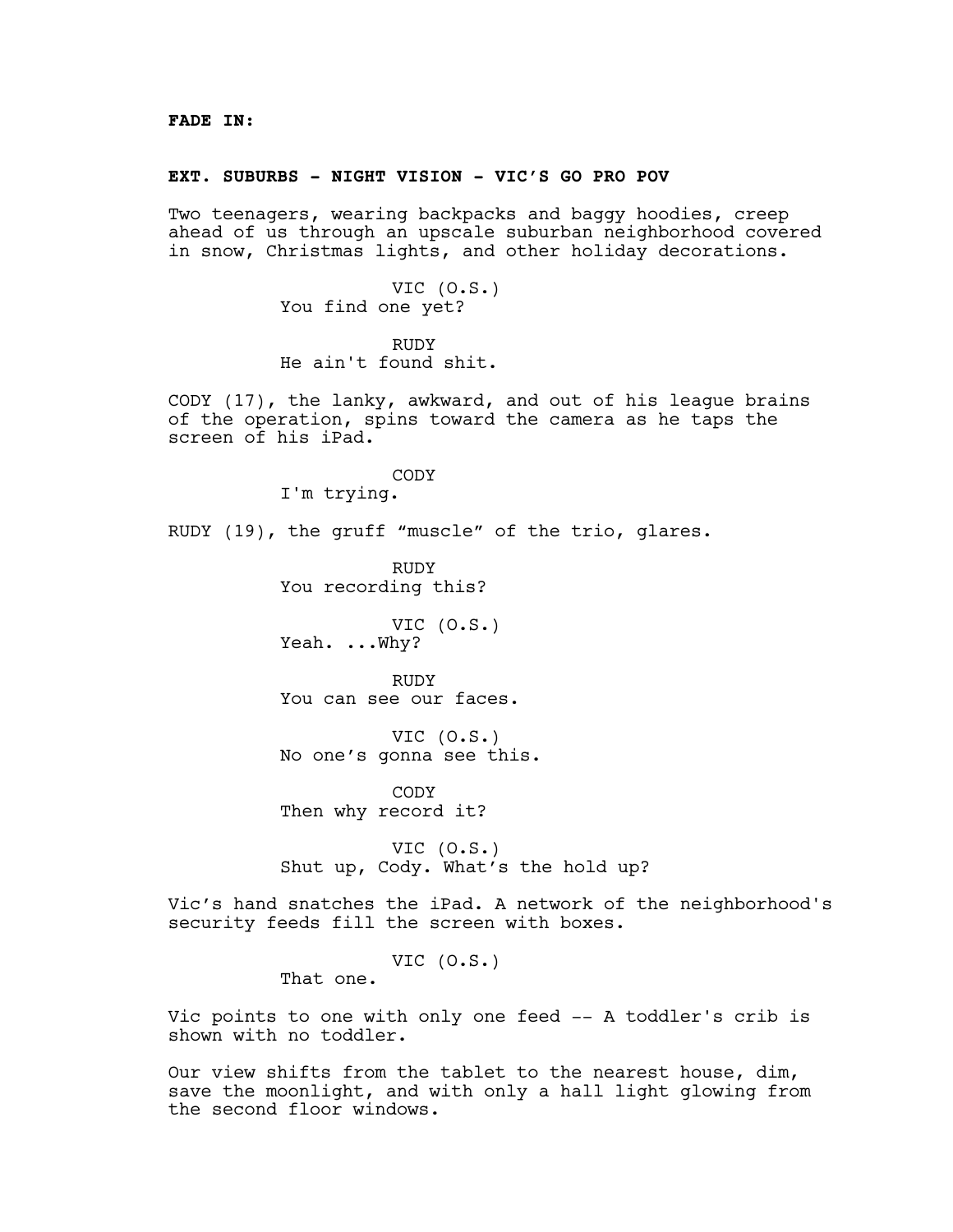CODY They only have one camera feed.

We turn back toward the boys.

VIC (O.S.)

So?

RUDY Means they ain't got shit.

CODY Or, it means they could be home. Anywhere in the house.

VIC (O.S.) It means no security. Look. No cars. No baby. No Christmas lights. They probably just went out of town for the holidays.

The teens study the house.

RUDY They ain't got shit!

VIC (O.S.) This is the fourth block already! It's this or nothing. Rudy?

Rudy shakes his head, frustrated.

VIC (O.S.)

Cody?

CODY I'm out, Vic. You do what you want.

RUDY (in Cody's face) You're out when we say you're out, you little bitch.

Cody puts his hands up in surrender and nods. He reluctantly takes the iPad and studies the feed. He sighs.

> VIC (O.S.) So can we get in or not?

## **EXT. HOUSE - BACKYARD - NIGHT**

We see Rudy and Cody climbing a tree at the side of the house. We turn to look for witnesses; the coast is clear.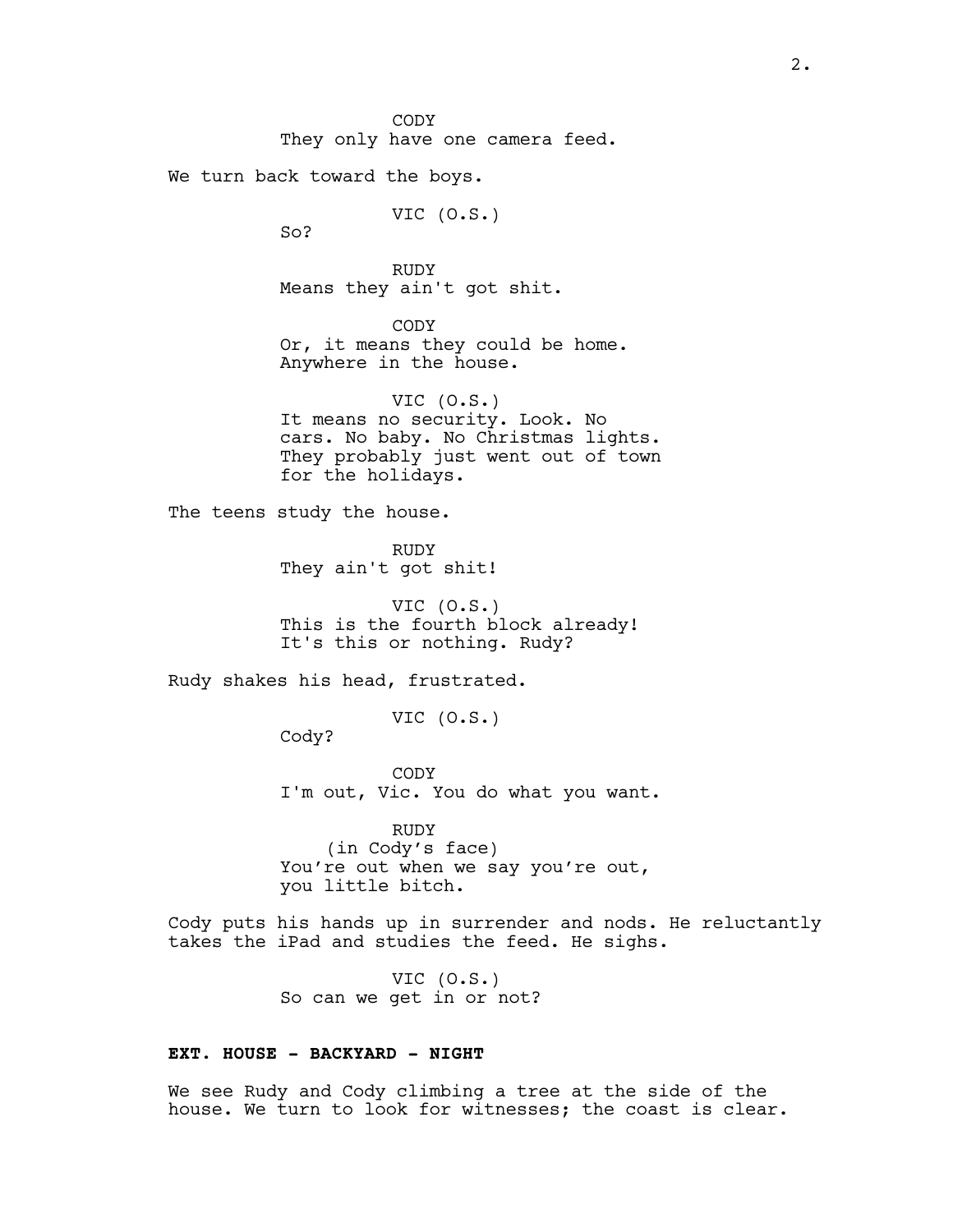Rudy jimmies the second floor window open. He slithers inside; Cody follows. As we move to the tree, a black cat darts between our legs and trips us. We slam into the grass.

> VIC (O.S.) Stupid cat!

Vic throws a rock -- it barely misses the cat. We see Vic's leg. He hobbles on a twisted ankle.

> RUDY (O.S.) You coming?

We turn to see Rudy poking his head out of the window.

# **INT. HOUSE - BABY'S BEDROOM - NIGHT**

Vic creeps through the window. A TODDLER COOS in the shadows.

VIC (O.S.) What the f--

Rudy backs into us. A TODDLER stands against the railing.

VIC (O.S.) (whispering) You said it was empty, Cody!

CODY It was! You saw it yourself!

RUDY That kid wasn't there a second ago!

CODY (O.S.) It still isn't...

We spy Cody, who gapes at the iPad like he's seen a ghost.

Vic peeks over his shoulder at the live baby monitor feed, but no baby is visible in the image.

> CODY This doesn't make any sense.

VIC (O.S.) Take it out.

Cody frowns at us in concern.

VIC (O.S.) (sigh) The camera. Take it out.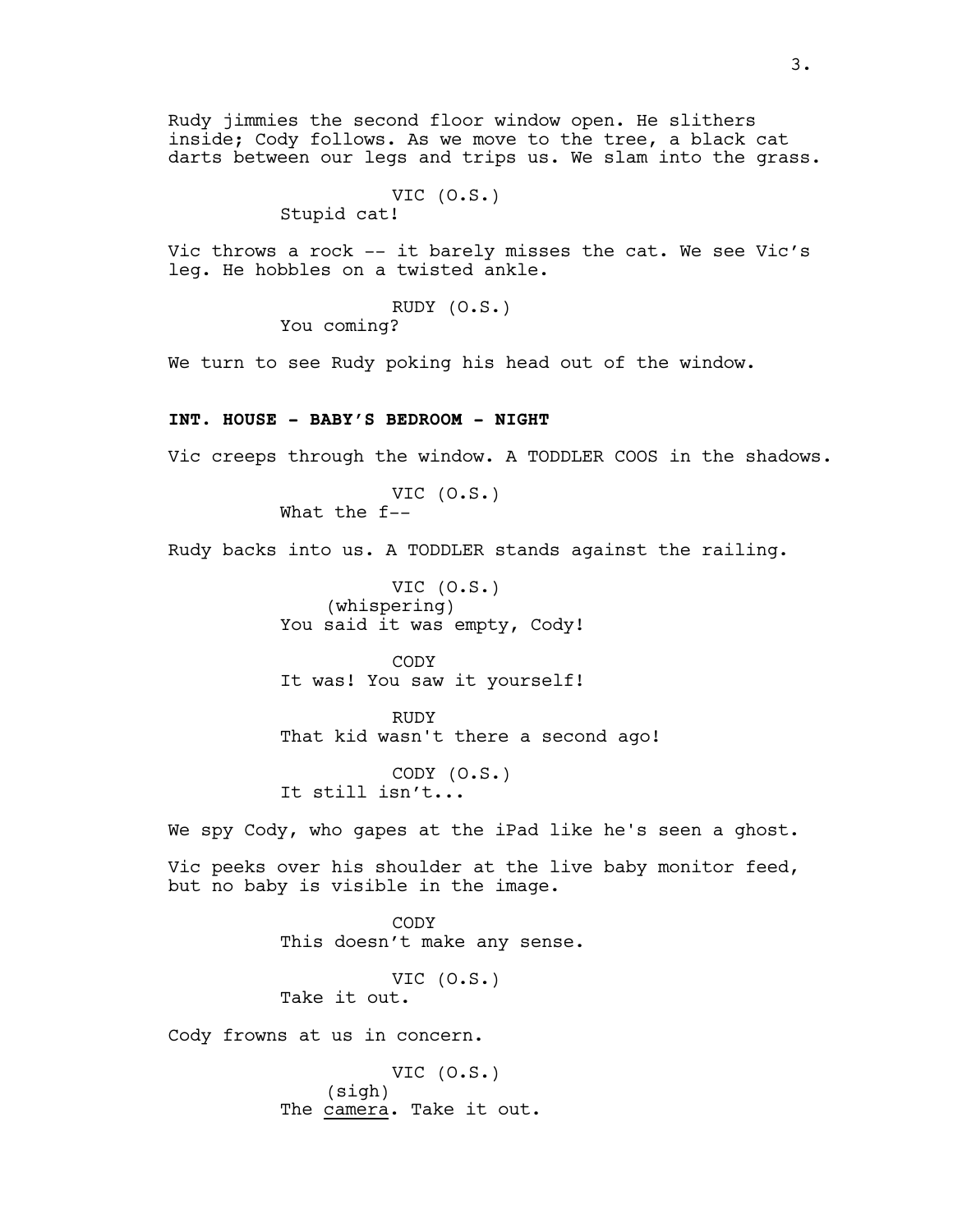Cody nods, heads to the monitor, and disables the camera.

RUDY (O.S.)

Fuck this.

Rudy heads to the window; we follow him there.

Outside, a cop car crawls down the street. Its spotlight hits the yards and houses across the street, then to our side. The beam travels to the second floor. The TODDLER GIGGLES again.

Rudy closes the window and moves away, just as the spotlight finds passes.

> VIC (O.S.) Baby's making too much noise. Gonna wake up the whole fucking house.

Vic picks up a pillow near the crib. He moves it toward the toddler's smiling face.

> CODY Dude, what the Hell?

Cody grabs the pillow.

VIC (O.S.) (pushing him off) Get off me!

CODY Okay! Let's just go.

RUDY (O.S.)

Fuck.

We turn to the Rudy at the window, watching the cop.

VIC (O.S.) We'll go to the back. Come on. Move your asses.

The boys duck the spotlight and head for the door.

Vic limps. In front of us, Rudy grabs an antique rattle off of a small dresser on his way out.

> RUDY Ain't about to leave this bitch empty-handed.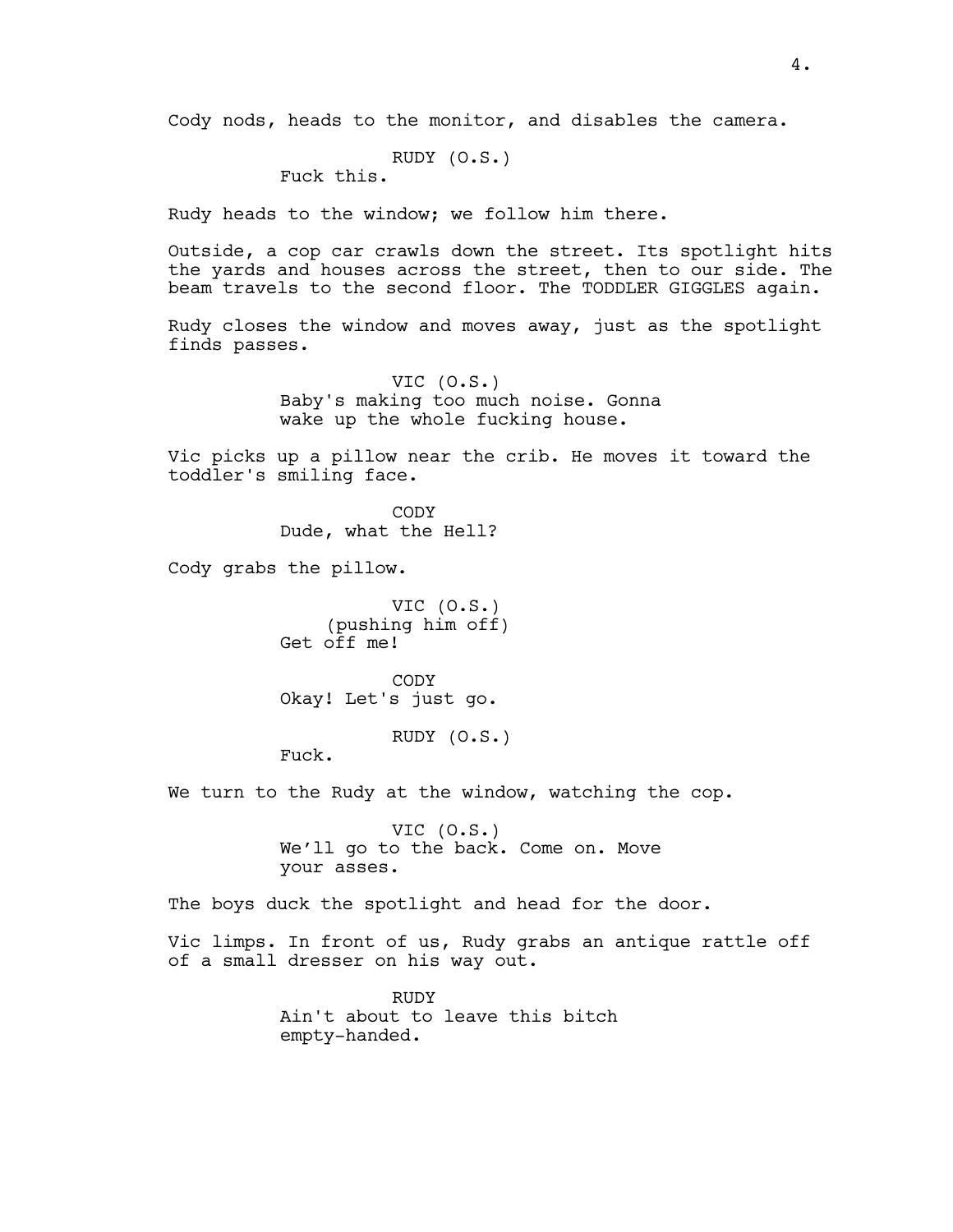## **IN THE HALLWAY**

Full of antiques. Rudy and Vic quietly collect a few items as we head to the stairs. We turn to Cody.

> VIC (O.S.) Grab that painting.

Cody spots an old portrait of a crying boy.

CODY Nah, man. I'm good.

Vic shoves Cody.

VIC (O.S.) Fill up your backpack, Cody!

CODY This doesn't feel right, Vic. Let's just go.

RUDY (O.S.) Hey. Check this shit out.

Cody looks back. Vic slowly follows Cody down the stairs to find Rudy on --

### **THE FIRST FLOOR**

Rudy stands in front of a wall full of masks. Some are homemade, fashioned from animal heads, while others are the horned skulls of forest animals.

> CODY We're in the wrong house.

A DOORKNOB SQUEAKS DOWN THE HALLWAY. A DOOR CREAKS OPEN.

VIC 
$$
(0.S.)
$$

Shh!

Vic points the opposite direction of the sound. The boys hurry off to --

## **THE KITCHEN**

-- at the back of the house. Vic's hand struggles with the doorknob -- it's locked; it requires a key for both sides.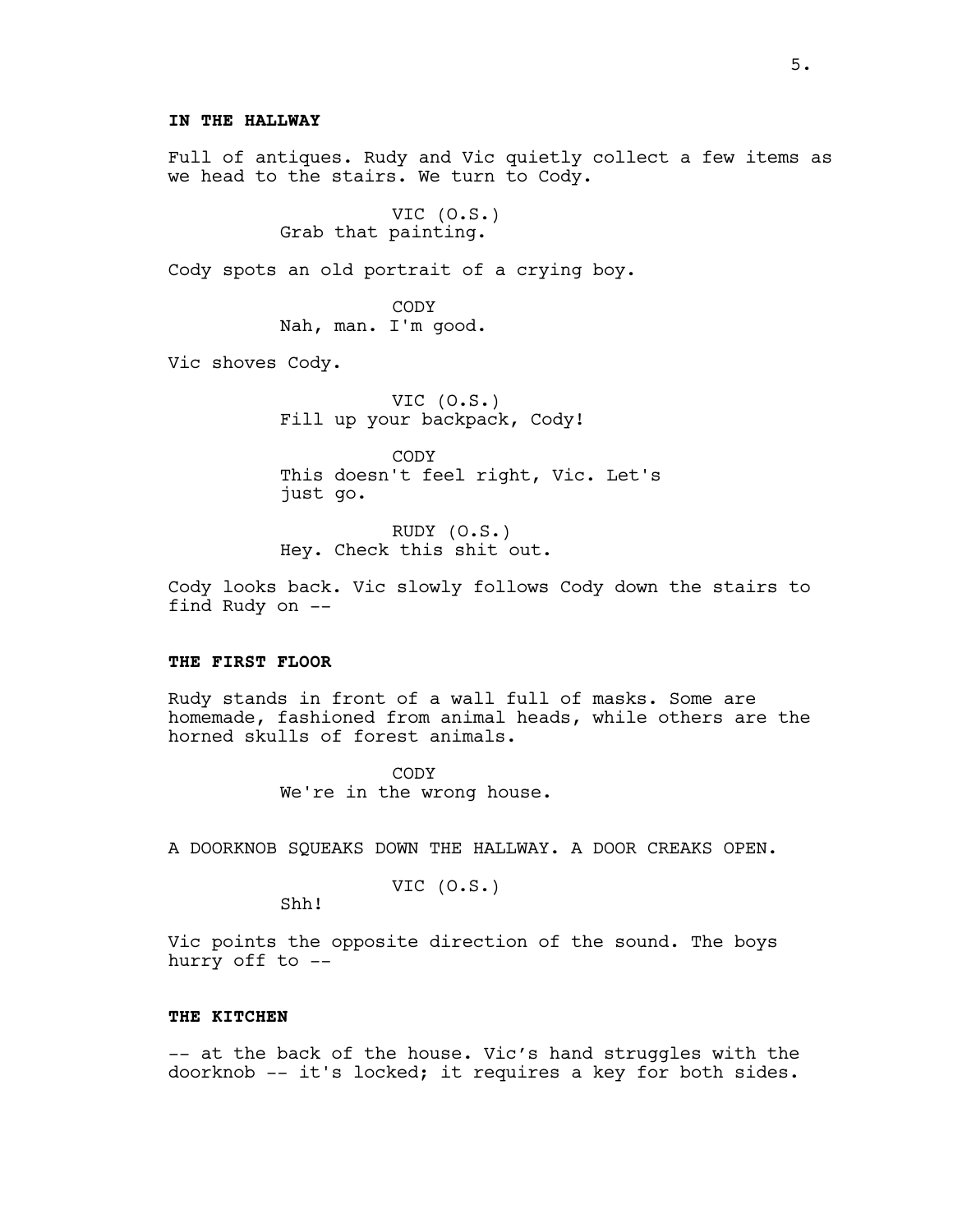```
RUDY (O.S.)
    (whispering)
Vic!
```
We spin around to see Rudy flinging a basement door open. Vic hurries down the stairs behind Rudy and Cody. Vic eases the door shut behind them.

#### **IN THE BASEMENT**

The boys sneak down the stairs and come to a halt near the bottom. Between Rudy and Cody, we see a cult ritual.

CHANTING SOUNDS. SCREAMING.

Many people in black robes and animal half-masks surround a MALE SACRAFICE, who is staked to the ground, centered between a circle of arcane shapes and symbols. The Sacrifice screams.

The CULT LEADER, an ancient-looking man with a wicked-looking dagger, slices a bloody tongue out of the sacrifice's mouth, holds it over a sacred crucible, and gently places it inside.

#### RUDY ... The fuck?

The Leader stops. His eyes find the boys on the stairs.

The chanting ceases.

The cloaked minions follow their Leader's gaze.

Silence. Nobody moves a muscle.

Vic takes a step back. Then another...

The Leader raises an open palm to the sky. The leader screams a piercing, inhuman sound and squeezes his fist tight.

The cult drift toward us.

Vic spins around and sprint up the stairs.

Vic flings the door open and race to --

#### **THE LIVING ROOM**

Cultists occupy all corners of the room, each on their knees, with their heads down. They turn to see the boys.

Cody runs for the front door.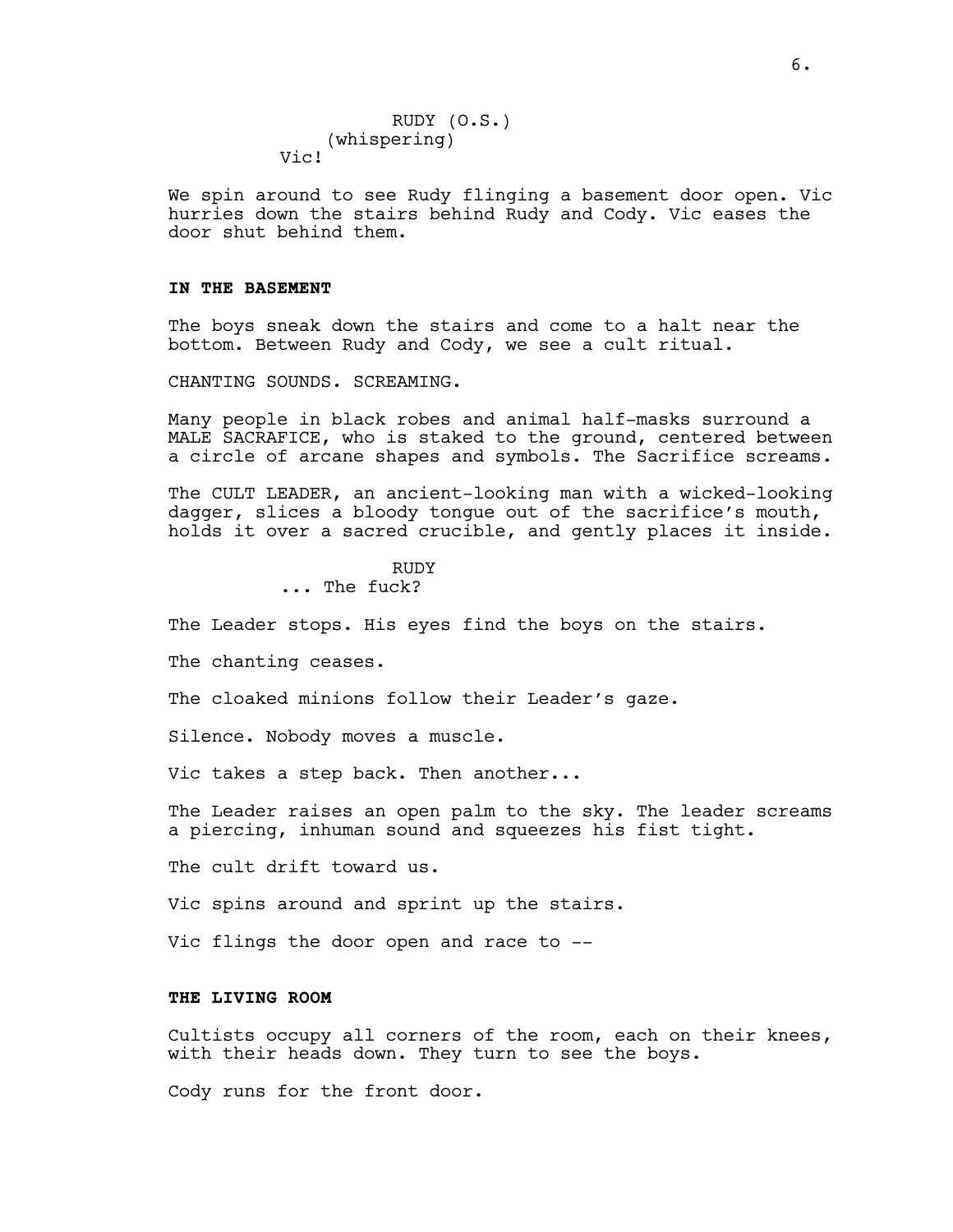7.

# VIC (O.S.)

Cody!

Cody reaches the door and twists the knob to no avail; he grunts and slaps the key hole in frustration.

Two of the cultists are upon him. Cody screams for his life as they take him down in a flurry of black robes.

Rudy charges for the stairs, Vic close behind. Our view spins around toward the front door.

Joyous laughter and chanting erupts from Cody's attackers. A shiny dagger plunges into Cody's scrawny frame repeatedly, while another cultist collects his blood in a vessel.

The other three cultists are in hot pursuit.

Vic resumes his run up --

## **THE STAIRS**

-- with cultists on our heels. Vic chases Rudy into the --

#### **BABY'S BEDROOM**

Vic slams the door shut.

Rudy pushes the antique furniture against the door.

We hear THUMPING and INAUDIBLE chants from the other side.

Rudy pushes a small changing table in the way.

Vic hurries to the window.

Outside, we see the cop car coming from the opposite direction as before, still shining its spotlight.

> VIC (O.S.) It's that cop!

THE DOOR THUMPS AGAINST THE FURNITURE BEHIND US.

Vic's hands pull at the window -- no dice.

VIC (O.S.) (to the cop) Hey! Hey!

Vic slaps his hand against the window to summon help. Our view spins around.